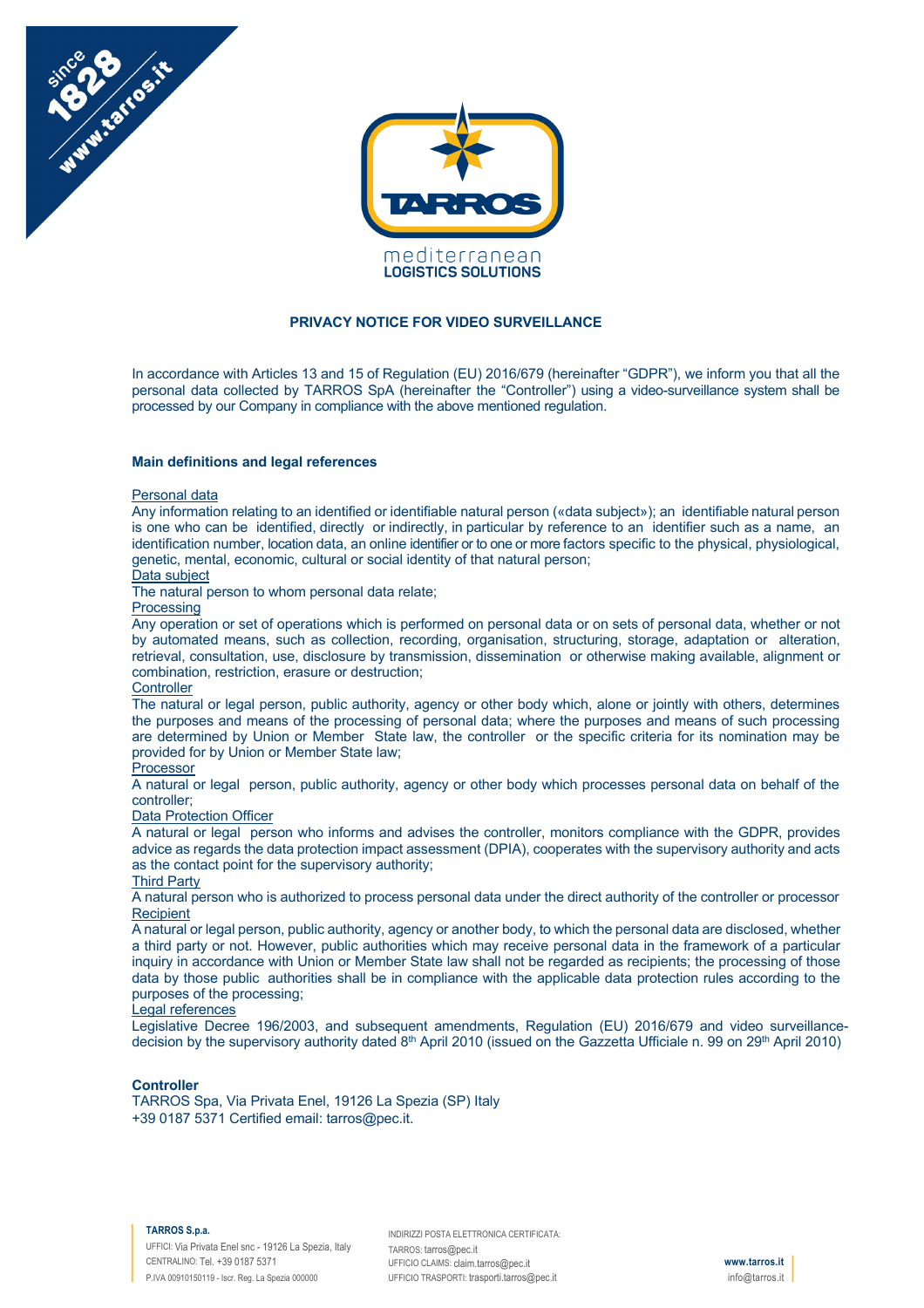

#### **Purposes, legal basis and data retention period**

The personal data disclosed to the controller are necessary for:

- 1) Protection of the company's assets
- 2) Safety at work;

Manufactosite

- 3) Legal protection;
- 4) Legal obligations.

CCTV footage is processed for the time necessary to fulfil the aforementioned purposes and is retained for 48 hours.

The controller shall allow the access and copy of images and videos recorded by the video-surveillance system and/or retain records for a period beyond the usual retention period if ordered or requested by law enforcement and/or judicial authorities for investigative and/or procedural purposes.

The legal basis for processing, in compliance with Article 6 of the Regulation (EU) 2016/679, which authorizes the use of a video-surveillance system - as pacifically confirmed by the supervisory authority for the protection of personal data with decision of 22nd February 2018: preliminary guidelines for compliance with the articles of Regulation (EU) 2016/679, and the video-surveillance decision by the supervisory authority dated 8th April 2010 (issued on the Gazzetta Ufficiale n. 99 on  $29<sup>th</sup>$  April 2010) - is the legitimate interest of the company.

In particular, as regards the video-surveillance system installed by TARROS S.p.A., the legal bases pursuant to Article 6 of GDPR, are:

1) the legitimate interest of the company to protect its tangible and intangible assets and the assets of third parties held in custody, and to ensure business continuity;

2) the legitimate interest of the company to guarantee, with suitable devices, the safety of its employees and third parties who, for different reasons, have access to outdoor spaces or any other place of within the company; 3) compliance with legal obligations and public safety.

# **Processing**

Processing is performed by automated means and/or manually, pursuant to Articles 29 and 32 of GDPR, and the video-surveillance decision by the supervisory authority dated 8<sup>th</sup> April 2010 (issued on the Gazzetta Ufficiale no. 99 on 29th April 2010), in compliance with the principles of lawfulness, proportionality, purpose limitation and personal data minimisation under Article 5 of GDPR. Data are processed at the registered office and any other place of business of the controller.

The features of the video-surveillance system, the operating procedures, the processing of the personal data obtained (images and videos) are in compliance with Law no. 300/1970 for employment protection (Workers Statute).

### **Recipients**

TARROS, in the performance of their tasks, employs its employees and third parties, such as collaborators or suppliers, who are authorised to process the personal data disclosed to the controller in compliance with the requirements of GDPR.

Any supplier who provides ancillary services linked to the above mentioned purposes is appointed as Processor under Article 28 of GDPR.

Grimaldi Srl 89, Via Alta Nuova, 19038 Sarzana (La Spezia) ph. no: +39 0187 670254 e-mail info@grimaldimpianti.com is the supplier of ordinary and extraordinary maintenance services for the videosurveillance system.

The data subject, submitting written request to the controller, can obtain access to the list of all the suppliers of TARROS as regards video-surveillance activities.

#### **Special categories of personal data**

Pursuant to Articles 9 and 10 of GDPR the customer or the supplier may disclose personal data which can be defined as "special categories of personal data" revealing "*racial or ethnic origin, political opinions, religious or philosophical beliefs, or trade union membership, genetic data, biometric data for the purpose of uniquely identifying a natural person, data concerning health or data concerning a natural person's sex life or sexual orientation*" and personal data relating to criminal convictions and offences.

#### **TARROS S.p.a.**

UFFICI: Via Privata Enel snc - 19126 La Spezia, Italy CENTRALINO: Tel. +39 0187 5371 P.IVA 00910150119 - Iscr. Reg. La Spezia 000000

INDIRIZZI POSTA ELETTRONICA CERTIFICATA: TARROS: tarros@pec.it UFFICIO CLAIMS: claim.tarros@pec.it UFFICIO TRASPORTI: trasporti.tarros@pec.it

**www.tarros.it** info@tarros.it